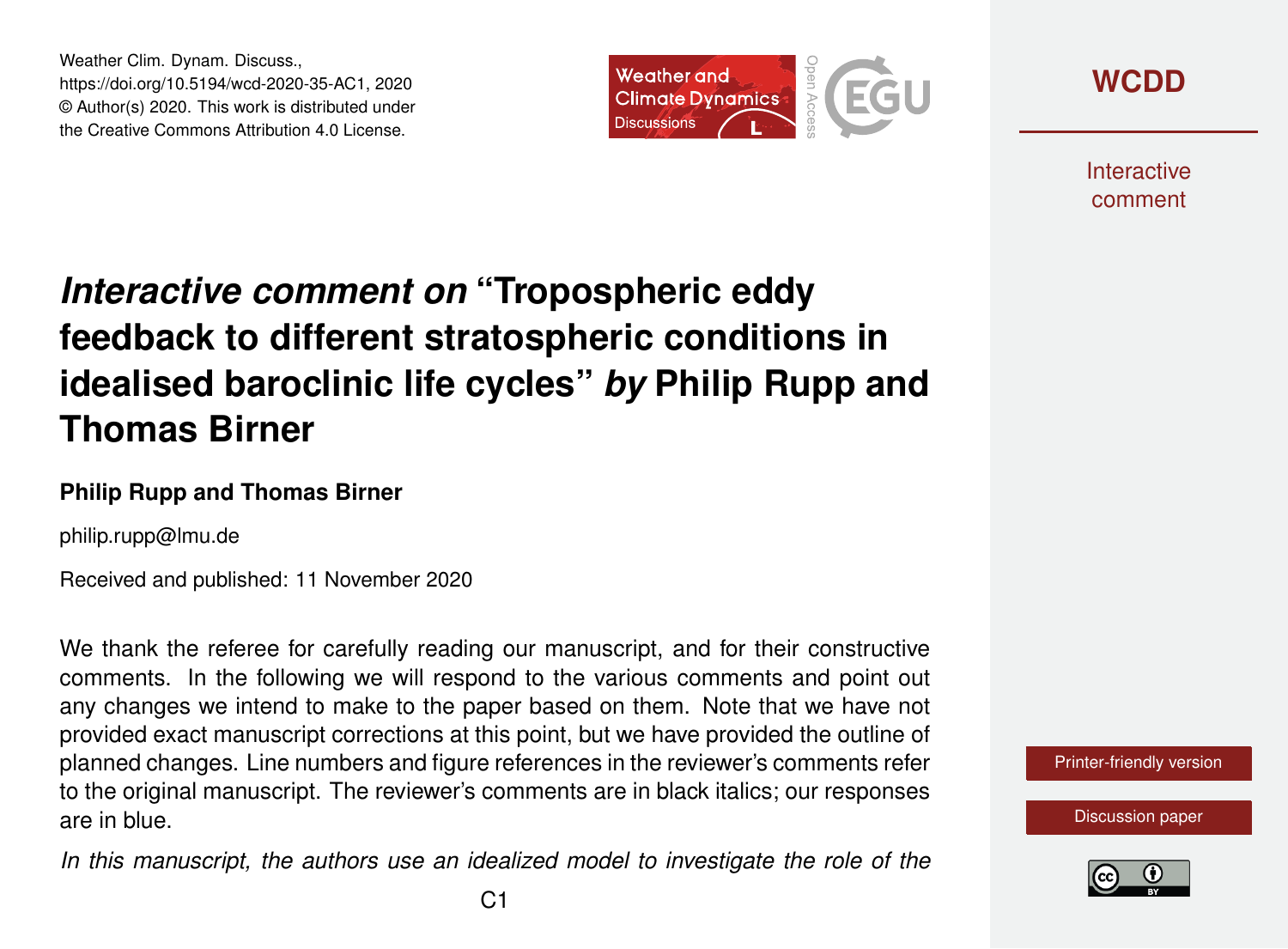*stratospheric polar vortex on influencing the tropospheric jet. Specifically, they test the sensitivity of the NAM-like equatorward jet shift associated with a weak or reversed stratospheric polar vortex to the height of the vertical winds in the polar jet, and to the magnitude of surface friction. They find that the tropospheric response is sensitive to changes in winds in the lower stratospheric polar vortex, but not to winds in the upper stratosphere. Additionally, they find that surface friction enhances the tropospheric response to stratospheric vortex changes, and that friction acts to bring nearly barotropic anomalies all the way down to the surface.*

Although the findings in general agree with previous studies, the consolidation of the impacts of surface friction and lower-stratospheric anomalies using a coherent model framework produces a compelling standalone study with implications for our dynamical understanding of sudden stratospheric warmings. The manuscript is well-written, wellorganized, and the scientific questions well-constructed, and I only have a couple minor comments and questions. Most of my corrections and minor questions can be found in the attached manuscript.

*The main additional question I have is if the authors think this study can provide insight into the observed differences in timing between "Displacement" type sudden stratospheric warming events, and "Split" type sudden stratospheric warming events. Specifically, Splits are observed to show an almost-instantaneous NAM-like response to SSWs, whereas for Displacements, the response tends to occur with a significant lag on the order of weeks. Could this be related to a difference in the vertical structure of the polar vortex in Displacement versus Split events? For example, is it possible that Displacement events show anomalies that start higher up in the stratosphere and work their way downwards, while Split events produce a strong signal in the lower stratosphere almost immediately? I am not sure why or how surface friction could play a role, since I can't imagine any way in which surface friction could depend on the type of vortex breakdown.*

The idea of obtaining insights into differences between displacement and split events is

## **[WCDD](https://wcd.copernicus.org/preprints/)**

**Interactive** comment

[Printer-friendly version](https://wcd.copernicus.org/preprints/wcd-2020-35/wcd-2020-35-AC1-print.pdf)

[Discussion paper](https://wcd.copernicus.org/preprints/wcd-2020-35)